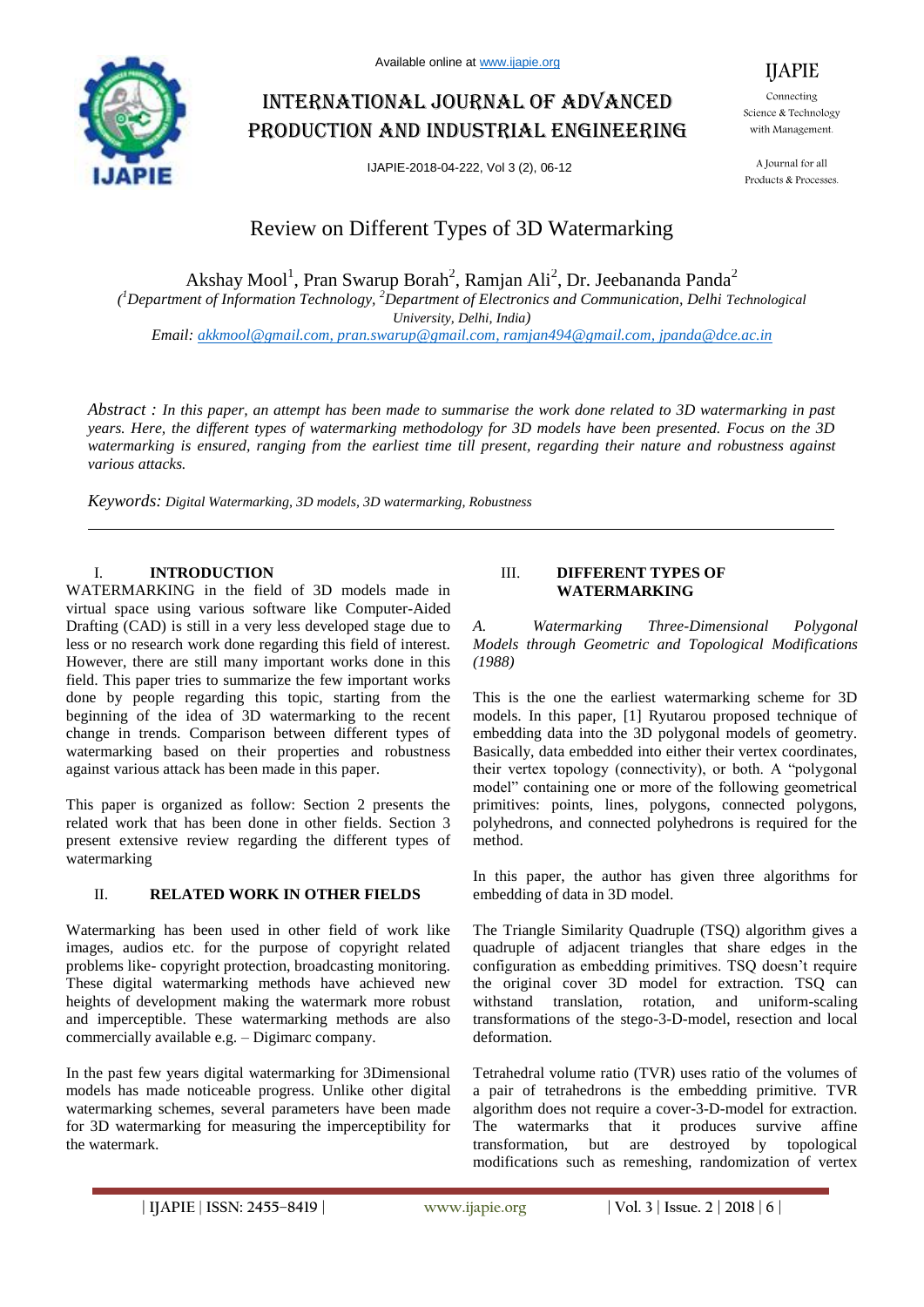coordinates and geometrical transformations that are more general than affine transformation (e.g., projection transformation), among other disturbances.

Mesh density Pattern, algorithm tessellates given curved surfaces. It embeds a visible pattern by modulating the sizes of triangles in the output mesh. This pattern is hardly visible if displayed with a smooth shading (e.g., Gouraud shading) using proper vertex normal vectors calculated from the original curved surfaces, but becomes visible when displayed by using wire mesh rendering. This watermark withstands practically every geometrical transformation. The algorithm is resistant but not immune to polygonal simplification and other topological manipulations.

Combining multiple embedding methods, each with their own strengths and weaknesses, is a possible approach to increasing the utility of data embedding. However, they are not robust enough, for example, to prove that a theft has occurred. They lack many qualities, the most important of which is robustness, that are considered necessary for most applications of data embedding.

#### *B. Geometry-based watermarking of 3D models (1999)*

In this paper, [2] Oliver has proposed a watermarking system for a private watermarking. The idea is to use collections of surfaces as an embedding primitive.

The system proposed in this article introduces modifications in object-model normal distribution to achieve independence from one particular mesh representation. It requires a mesh representation of a 3D model consisting entirely of triangle patches as input. The watermark data is embedded in this mesh by performing certain displacements of points, which in turn introduces specific changes in mesh surface normal distribution. The resulting mesh again consists of triangle patches, with no topological or adjacency (vertices or faces) changes with respect to original mesh.

The system uses a collection of surfaces as an embedding primitive. These collections are generated by grouping model normal into distinct sets called bins. A bin is the entity for embedding one bit of watermark data. The bins can be constructed in a general way by tessellating the unit sphere.

 The embedding and retrieval processes consist of several stages, as follows:

General outline of the embedding procedure: (El) Calculate consistent surface patch normals (E2) Sample model normals to bins

(E3) Apply core watermark embedding algorithm. General outline of retrieval procedure:

(R1) Calculate consistent surface patch normals

(R2) Transform model into spherical representation (EGI) and adjust model orientation

#### (R3) Sample model normals to bins (R4) Apply core watermark retrieval algorithm

The algorithm showed promising potential with respect to robustness against mesh simplifications. One drawback of the algorithm is the large amount of a priori data needed before watermark retrieval. For private watermarks, this is tolerable.

#### *C. Wavelet-Based Blind Watermarking of 3D Models (2004)*

In the given paper, [3] Uccheddu proposed a novel multi resolution mesh watermarking algorithm particularly designed to work with semi-regular meshes with subdivision connectivity. The algorithm embeds by the watermark modifying the wavelet coefficients of 3D models obtained by decomposing the host mesh by means of the algorithm proposed by Lansbury. Particular attention is paid to ensure that the embedding algorithm preserves the visual integrity of the models. The watermark is recovered by means of a correlation detector designed according to statistical detection theory. Their system does not require that the original nonmarked mesh is available at the detector, thus resulting in a much more flexible system easily adaptable to practical applications.

The algorithm embeds the watermark by modifying the position of the mesh vertices in a transformed domain, i.e. wavelet domain. The 3D watermarking system presented in this paper embeds a numeric code into a semi-regular mesh with subdivision connectivity using multi-resolution framework. The algorithm presented in this paper belongs to the category of detectable watermarks. The watermarking embedding algorithm works according to three parameters (a secret key, the resolution level and coefficient determining the strength of the watermark.)

#### WATERMARK EMBEDDING

1) A particular watermark-dependent structure called watermarking map is generated according to Key.

2) The input model is decomposed into a set of wavelet coefficients and a base domain.

3) The vertices of the model and the wavelet coefficients at the same level are used by the embedding algorithm to embed the watermark by altering the modulus of a subset of the wavelets coefficients.

4) The watermarked wavelet coefficients and the other sets of wavelets are used to reconstruct the watermarked full resolution model.

#### WATERMARK DETECTION

The detection procedure works as follows: the user specifies the numeric key and the level of resolution where he wants to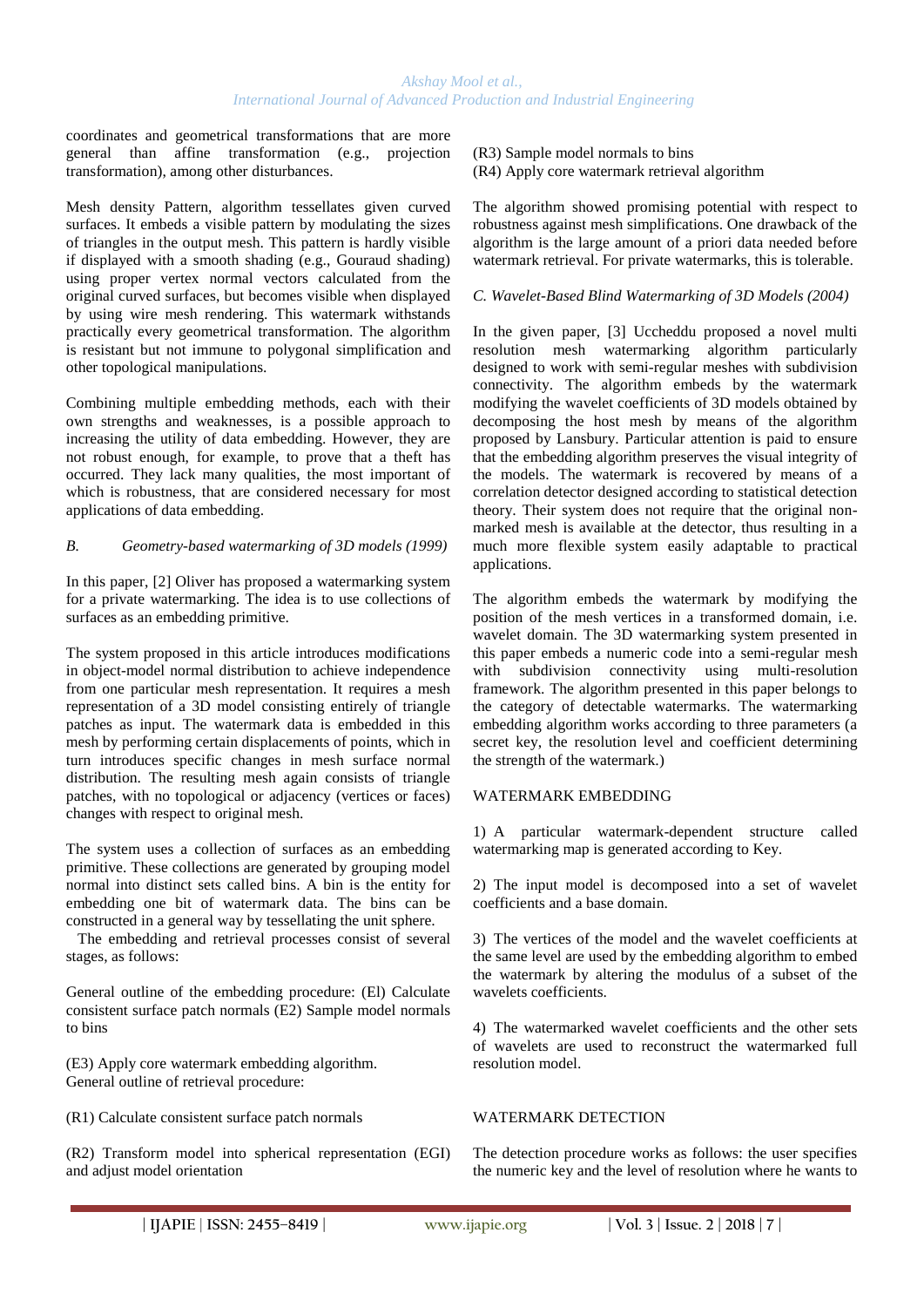verify the presence of Key and the detector provides a positive or negative answer i.e.-if watermark is present or not.

The models used in the experiments are the semi-regular meshes made available to the public by the Multi-resolution Modelling Group of Caltech University. One of the main problems of 3D watermarking is the wide variety of different attacks possible on a polygonal mesh. The technique is specific for semi-regular meshes with subdivision connectivity, thus do not take into account those attacks that alter these properties of the mesh such as re-triangulation, simplifications or re-meshing. Instead the robustness of the algorithm against additive noise, low pass filtering, geometric manipulations, cropping and a combination of the above are tested.

#### *D. Efficient Spectral Watermarking of Large Meshes with Orthogonal Basis Functions (2005)*

In this paper, [4] Jianhua presented a novel spectral watermarking scheme using a new set of orthogonal basis functions derived from radial basis functions. The watermarking scheme embeds the digital watermarks by modifying the low-frequency components of a given shape in the spectral domain.

The watermark embedding phase computes a small set of new orthogonal basis functions. Then the geometry of the original mesh is projected to these basis functions spanning the spectral domain to acquire a set of corresponding spectral coefficients. Watermarks will be encoded into the leading coefficients which can be used later to reconstruct the watermarked mesh together with the unmodified coefficients. Thus, compared to related approaches, the algorithm runs much faster by two orders of magnitude, hence leading to efficient watermarking of very large models. Also as the watermarking scheme only modifies the "low-frequency" component of a given shape, the visual differences between the original mesh and the watermarked mesh are almost imperceptible.

As already told that watermarking scheme embeds the digital watermarks by modifying the low-frequency components of a given shape in the spectral domain. The new orthogonal basis functions derived via singular value decomposition will be used to decompose the input mesh into a spectral representation, and then the coefficients of the leading part of the spectrum which are more robust against attacks can be modulated. The watermarked mesh is later produced with an inverse transform using the same basis functions and is ready to be distributed.

After registration and resampling, the watermarked mesh is spectral analyzed to get a set of coefficients to extract the watermark.

The algorithm is robust against Similarity Transform, Cropping, Simplification, Additive noise, Remeshing and Smoothing.

*E. An Oblivious Watermarking for 3-D Polygonal Meshes Using Distribution of Vertex Norms (2007)*

In this paper, [5] *Cho* proposed two statistical watermarking methods for 3D polygonal mesh models, which modify the distribution of vertex norms via changing respectively the mean and the variance of each bin by Histogram mapping function for embedding of watermarking bit. Histogram mapping function are introduced to modify the distribution.

The two methods are proposed, one method is shifting the mean of distribution and another is to shift change of its variance.

In addition, *Cho* proposed an oblivious watermarking detection scheme, which can extract the watermark without referring to the cover mesh model.

*Cho* modified the distribution of vertex norm instead of normal distribution by *O.Benedens* to hide watermark information.

3D mesh polygonal model has no unique representation i.e. No implicit order and connectivity of vertices, while image data is represented by brightness (or amplitude of RGB component in the case of color images) of pixels sampled over a regular grid in two dimensions.

We analyze two parameters that can be adjusted to improve the robustness of the proposed methods. One is the watermark strength factor alpha, another is the size of bin**.** However, watermark transparency should be also carefully considered and the use of larger bins limits the number of watermark bits.

The methods show robustness against various kind of distortion attack such as addition noise, simplification, smoothing, re-meshing, and clipping and so on.

#### *F. A New Approach of 3D Watermarking Based on Image Segmentation (2008)*

In this paper, [6] *Saoussen Ben* proposed a robust 3D triangular mesh watermarking algorithm based on 3D segmentation, new approach of 3D image watermarking which combines three classes of insertion. This combination allows benefiting from the multiple advantages of each class. This is realized by segmenting the 3D image in unrefined regions having different values of curvature and by adapting every region to a class of insertion to obtain the maximum of invisibility of the mark.

The methods use the two possible domains of insertion:

spatial (geometric and topologic), and spectral domain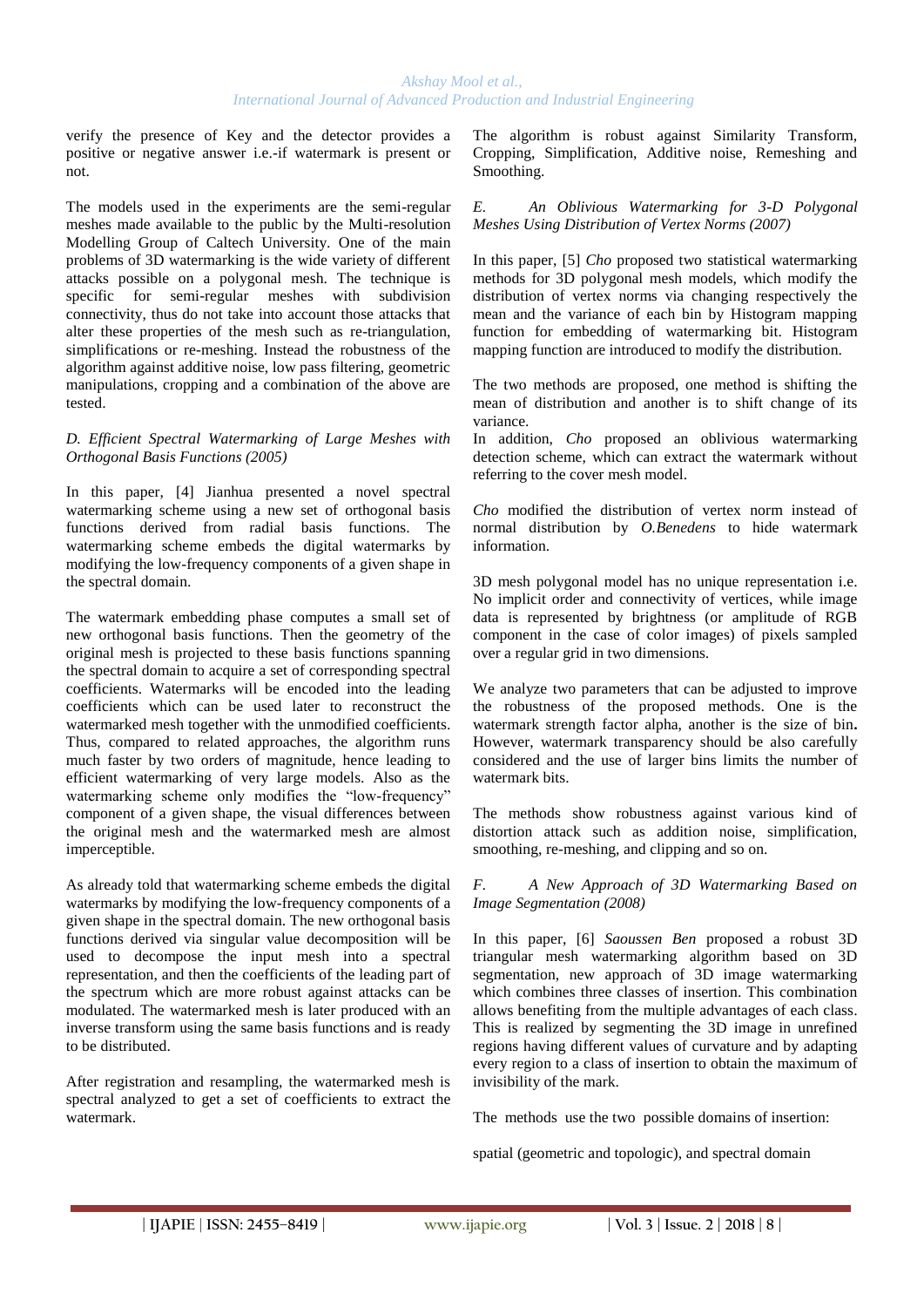The segmentation decomposes a 3D mesh into connected subsets of mesh. The chosen algorithm that was implemented was proposed by L.Guillaume. It decomposes the object into almost constant curvature triangle regions with precise edge boundaries.

Firstly, discrete curvature is calculated for each vertex according to the work of Meyer et al. Then, vertices are classified into clusters according to their principal curvatures values. A region growing algorithm is then processed assembling triangles into connected labeled regions according to the vertex clusters.

Holes between regions are filled taking into account boundary criteria. Finally, a region adjacency graph is processed and reduced in order to merge similar regions according to several criteria (curvature similarity, size, common perimeter).

For robustness, to get the maximum efficiency, their idea was to profit from the advantages of many classes of watermarking. So, they choose to use three schemes in one algorithm.

(1) Geometric (2) Topologic (3) spectral scheme. First scheme permits getting robustness against geometric attacks, the second permits the signature to be robust against remeshing and simplification and the last scheme allows obtaining robustness against filtering and compression.

A quantitative evaluation in terms of "SNR" was used to measure the quality of the marked image. The robustness of new method was verified after application of various types of attacks such as RST transformations (rotation, scaling and translation), smoothing, random noise added to vertex coordinates, cropping vertices, simplification and remeshing.

*G. A New Watermarking Method for 3D Models Based on Integral Invariants (2009)*

In this paper, [7] *Yu-Ping et al.* proposed semi-fragile watermarking method based on integral invariants. It is a spatial domain method robust against rigid transformations and noise attacks and improves our algorithm by increasing its embedding capacity, currently limited to two integral invariants.

One solution would be using multi-resolution analysis methods to simplify the model and embed a watermark at the corresponding simplified model vertex. Another solution would be to find a method to simultaneously change four kinds of integral invariants.

It is desired that the hidden data be robust to unintentional changes like model compression, rigid transformation, and random noise originating from format conversion, similar to image watermarking nomenclature. They have characteristic watermarking algorithms showing this property as semifragile.

With each vertex that will undergo watermarking, the integral invariants of the unwatermarked model are calculated. These invariants are then slightly changed to embed the watermark image parts. In order to change the integral invariants to the new value, the positions of the vertex and its neighbors are modified.

The method is robust against rigid transformations and noise attacks. The method can recover only a fraction of the watermark, when model is cropped.

*H. Constrained Optimization of 3D polygon mesh watermarking by Quadratic Programing (2009)*

In this paper, [8] *Roland* propose a blind and robust watermarking method for 3D polygonal meshes by minimizing the mean square error between the original mesh and the watermarked mesh under several constraints using Quadratic programming.

In this paper, a histogram-based watermarking algorithm by globally optimizing distortions between the watermarked mesh and the original mesh is proposed, with several constraints to be satisfied. We take similar approaches as in the paper given by *cho* to modify the distribution of vertex norms, but the modification is executed by incorporating quadratic programming (QP) into the watermarking scheme to minimize the mean square error (MSE) between the original mesh and the watermarked mesh.

Three constraints are applied to ensure that the embedded watermarking bits are correctly decoded later. The first constraint ensures that the points belonging to the *n*th bin still belong to that bin after the watermarking process. The second constraint ensures that the mean of the transformed vertex norms in the *n*th bin is greater (or smaller) than a reference value when the embedded watermarking bit  $\omega n = +1$  (or  $\omega n =$ *−*1). This constraint must be satisfied to ensure that the embedded watermarking bits could be correctly extracted later. Another constraint  $(3^{rd}$  constraint) was proposed, to guarantee that the centre of gravity of the watermarked mesh is the same as the original one.

Thus, the problem of assigning distortions to an optimization problem is changed, with a quadratic objective function and three constraints. This is exactly a quadratic programming problem. The theory of convex optimization guarantees that such kind of problems can be solved reliably and efficiently, even in very large scales.

Compared with the watermarking schemes in paper given by *cho*, this method performs better in resisting Gaussian noise, thus potentially is a better watermarking algorithm. However, this method has difficulties in dealing with large meshes because of the complexity limitations of computers and existing QP solvers.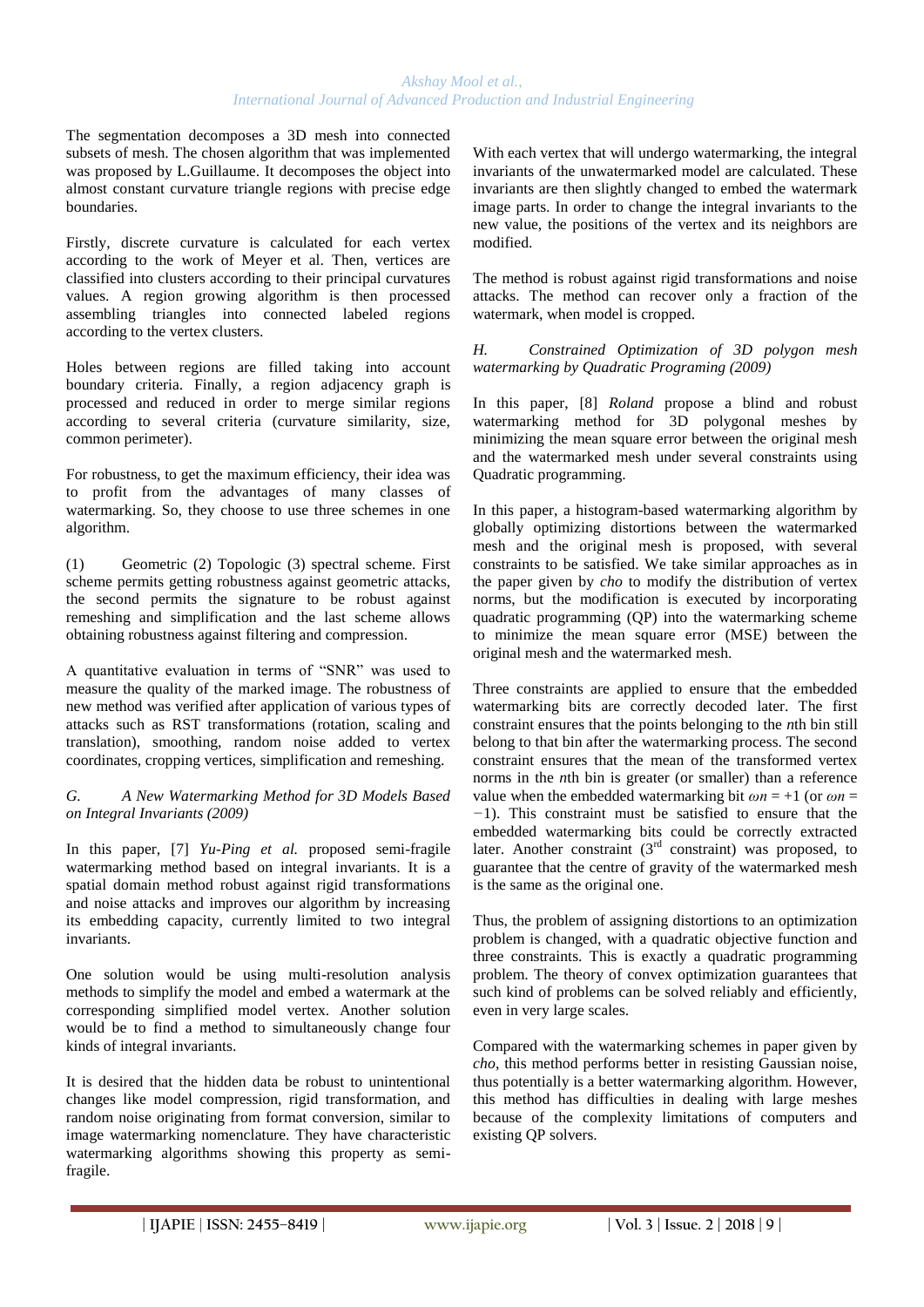#### *I. A novel semi-blind-and-semi-reversible robust watermarking scheme for 3D polygonal models (2010)*

In this paper, [9] *Chao-Hung Lin* has introduced a novel semi-blind-and-semi-reversible robust watermarking scheme for three-dimensional (3D) polygonal models. The proposed approach embeds watermarks in the significant features of 3D models in a spread-spectrum manner. In this paper, novel semi-blind robust watermarking scheme for 3D polygonal models. Rather than requirement of the original models, only a small amount of information is needed to detect watermarks. The method embeds a watermark in the significant features of the models, which are detected by the proposed similarity-invariant curvature estimation approach. The approach embeds the watermark by deforming the significant features with shape constraints and successfully leads to imperceptible watermark embedding. Moreover, it can semi-recover the original models by deforming the watermarked models back using only a little information relative to the original models.

#### *Embedding procedure*

To consider perceptual invisibility, the watermark is embedded in significant patches, a curvature estimation approach to determine these embedding patches is proposed. To determine the embedding order, the embedding patches are sorted by geodesic distances that are insensitive to various aforementioned attacks. Finally, each bit of watermark is embedded in one embedding patch by a featurepreserving deformation approach

#### *Detection procedure*

In the detection procedure, the embedding positions and embedding order of the suspected models can be obtained in the same steps. The watermark is then extracted by comparing the embedding patch curvatures in the suspected model with the stored curvature information.

#### *Model recovery*

The proposed approach can semi-recover the original models after extracting the watermarks. It is achieved by deforming the watermarked model back.

The experimental results show that our approach is robust against a wide variety of attacks, including similarity transformation, noise addition, smoothing, cropping, vertex reordering, simplification, and even pose deformation. In addition, this approach has the ability to semi-recover the original models.

Currently, the proposed approach has the following two limitations. It is not suitable to handle the models that have smooth shapes as well as few protrusive patches, such as sphere and knot, since we select protrusive patches, i.e., high curvature patches, to embed watermarks. The other limitation is that our approach cannot resist the attacks of non-uniform scaling, shearing, and even free-form deformation since these attacks could cause severe alteration to the surface curvature.

*J. Blind 3D model watermarking based on Multiresolution and Fuzzy logic*

In the paper, [10] Prof. Sharvari proposed a blind and robust watermarking system based on wavelet transform, a fuzzy inference system and a multi-resolution representation (MRR) of the 3d model. The method presented here is a combination of two algorithms proposed by Saeed K. Amirgholipour and Mukesh Motwani with some modifications. Paper given by Xavier represented a novel blind watermarking algorithm based on a joint DWT-DCT for 2D digital image. The idea of inserting watermark in the combined transform was based on the fact that, the joint transform can eliminate the drawback of each other and then, an effective watermark is embedded in the most

robust and imperceptible parts of the image. Watermarking is done with embedding the watermark in the special middle frequency coefficient sets of 3-levels DWT transformed of a host image, followed by computing 4×4 block-based DCT on the selected DWT coefficient sets. Paper has proposed a nonblind watermarking algorithm based on wavelets and fuzzy logic, which inserts 8-bit grey scale image as a watermark into the 3D model.

The algorithm used in this paper embeds the watermark by modifying the wavelet coefficients of the 3 D model at third level and by using Mamdani's fuzzy inference system, thus enhancing the robustness and making it more imperceptible as compared with other existing algorithms. Particular attention would be paid to ensure that the embedding algorithm preserves the visual integrity of the models.

#### *Watermarking embedding*

Haar wavelet transform on the 3d model is applied and four coefficients are generated, then Haar wavelet transform is applied again and again to generate level 2 approximation, level 3 approximations and detail coefficients. Total 16 matrices are generated in this process. Watermark image is converted into binary format and scramble watermark with Arnold transform Inputs (like Curvature, Area and Bumpiness) of 3d model are computed and Fuzzy Inference system (FIS) is applied and decide weight depending upon rules. Modify coefficients to embed the watermark into the model where the corresponding weighting factor has the values either high or higher. The watermark is inserted by adjusting the remainder of wavelet coefficient vector. Apply inverse DWT on the modified coefficients set up to level 3.

#### *Watermarking extraction*

Watermark can be extracted from the 3D watermarked model by using a blind method. Algorithm for extracting the watermark is as follows:

Step 1: Perform the first three steps of insertion process on 3d watermarked model.

Step 2: Use the same FIS as used in the embedding process and calculate the remainder of the coefficients for high and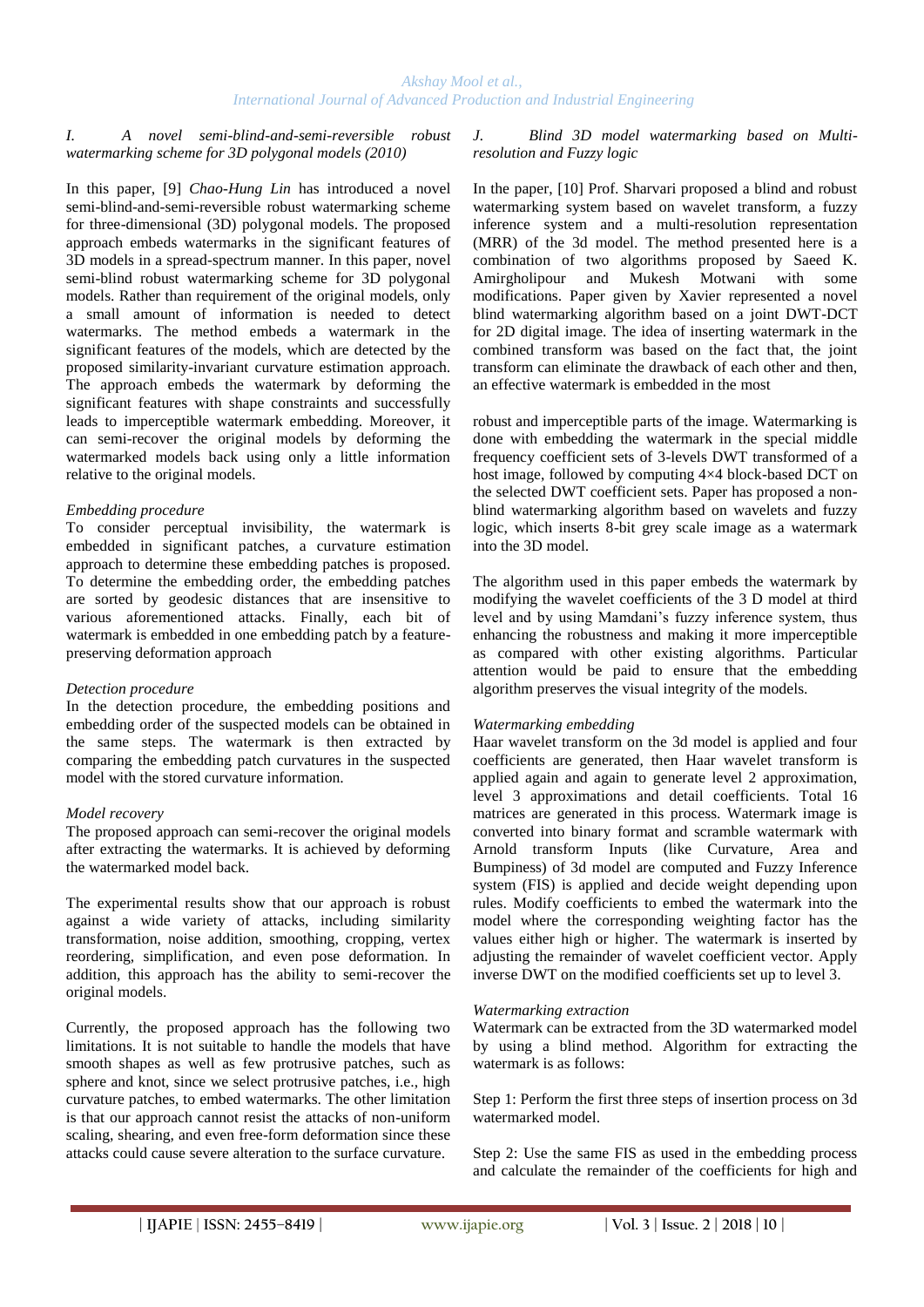higher weight values of FIS. If the remainder of the coefficient is greater than reference value then the extracted watermark bit is 1 otherwise it is 0.

Step 3: The scrambled watermark is reconstructed using the extracted watermark bits with Arnold transform and calculate the correlation between original and extracted watermark.

The system has been proved to be robust against smoothing, similar transformations (Rotation, Translation and Scaling), noise and cropping attacks.

*K. Optimized 3D Watermarking for Minimal Surface Distortion*

In this paper, [11] Adrian has proposed a new 3D watermarking methodology which minimizes the object surface distortions by using the Levenberg–Marquardt optimization method for vertices represented in spherical coordinates. The proposed method is statistical, blind and robust 3D watermarking method.

The Watermark is embedded into histograms of distances from the object centre to vertices on its surface by slightly displacing the location of the vertices. The proposed method considers an error function consisting of three components measuring the distortion with respect to the original surface, the watermarked surface (updated surface) and the Euclidean distance from the original vertex location. This error function ensures both a minimal distortion with respect to the original surface as well as enforces smoothness in the object surface resulting after watermarking.

We provide a study of minimal object watermark embedding and a study of the watermark security for the proposed methodology. Here safety detection difference (SSD) represents the normalized difference between the distribution of the distance from the watermarked object surface to the center, and that of the uniform distribution. This SSD characterizes the level of distortion that the watermark object may undergo during an attack.

The security of the watermark can be improved if additional key-generated parameters would be added. the proposed watermarking methodology is better than other method like method proposed by Cho *et al.*, and the method using quadric error metric (QSP) has high robustness against common mesh attacks like additive noise, Laplacian smoothing, mesh simplification, quantization and uniform resampling, while ensuring object centre doesn't change. It can be observed that the distortion is increased when either Embedding Strength Factor  $\alpha$  or the embedding capacity is increased.

*L. Triangle Surface Mesh Watermarking Based on a Constrained Optimization Framework*

In this paper, [12] Xavier Rolland proposed generalizing framework for 3D mesh watermarking, where the embedding process is formulated as a quadratic programming (QP) problem. This paper introduced three different extensions to the baseline system:

(i) The revision of the mathematical framework to support integral definitions of the centre of mass of a mesh.

(ii) The relaxation of the constraint on the direction of alteration to allow displacements deviating from the radial direction.

(iii) The integration of perceptual components in the cost function to better account for human perception during the minimization process.

Surface meshes are approximations of the surface boundary of 3D objects by M.Botsch and most 3D watermarking methods focus on the popular triangle mesh representation.

Non-blind 3D watermarking methods exhibit satisfactory robustness, but blind watermarking detection cannot leverage on recent advances in shape matching, which could help for registration e.g. when dealing with different poses of a model. Moreover, Xavier et al. review relevant state of art technique for 3D watermarking through special care to highlight their limitation. And introduce a mathematical framework that will serve to formulate our baseline 3D watermarking system as a quadratic programming problem.

*M. Perceptual 3D watermarking using Mesh Saliency (2017)*

In this paper, [13] *Jeongho Son* has proposed a novel blind and robust 3D Watermarking method which focuses on preserving the appearance of watermarking model using Mesh saliency. This paper used the vertex norm distribution and solved the quadratic error minimization problem to insert watermark bits.

It captures the visual appearance by preserving regions having high saliency by combining spatial domain- based watermarking and frequency-based weight map.

The proposed method shows a better result in terms of distortion metrics (The mesh Structural Distortion Measure [MSDM] and The Fast Mesh Perceptual Distance [FMPD]) compared to other methods like method proposed by *cho* and *Xavier*.

The proposed method shows good performance compared to the existing method in terms of robustness against Additive noise, Laplacian smoothing, Quantization and Mesh simplification in terms of averages of Bit error ratio (BER).

## **IV. CONCLUSIONS**

This paper discusses and reviews various methods that have been introduced for 3D watermarking over the years, and discusses their merits and limitations in context to modern day technology.